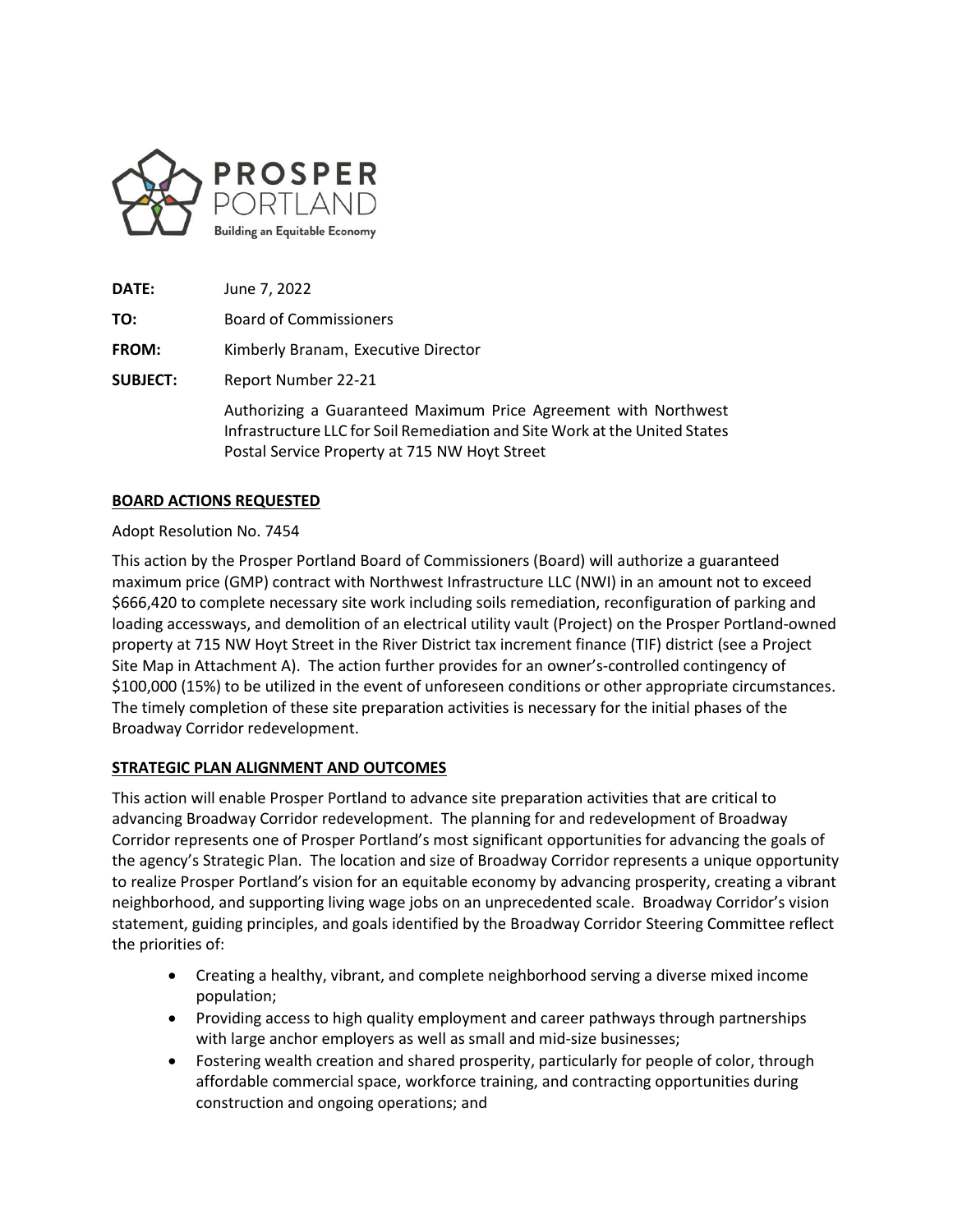• Leveraging partnerships through collaboration with the Portland Housing Bureau (PHB), the City of Portland (City) infrastructure bureaus, and robust community engagement.

These site preparation activities also support the agency's financial sustainability, as they will accelerate redevelopment, mitigate interim management costs, and expedite Prosper Portland's ability to sell property in Broadway Corridor and repay its line of credit with the City.

## **BACKGROUND AND CONTEXT**

In 2016, Prosper Portland, in partnership with PHB, acquired the 13.4-acre property located at 715 NW Hoyt Street in Portland's Central City (Property) from the United States Postal Service. The acquisition and redevelopment of the Property, as called for in the Central City 2035 Plan, offers a unique opportunity for Prosper Portland and the City to meet growth requirements – including private development, affordable housing, economic development, transportation, and open space goals – on a large, contiguous property in the middle of downtown and adjacent to one of Portland's regional transit hubs.

Pursuant to Resolution No. 7413, adopted May 12, 2021, the Prosper Portland Board, acting as the agency's Local Contract Review Board, authorized an exemption of the Project thereby allowing for a solicitation of a Construction Manager/General Contractor (CM/GC) to participate in the Project in lieu of a low-bid selection process. NWI has participated in the pre-construction phase and negotiated a GMP contract with Prosper Portland for completion of the Project.

The Project scope of work for the pre-construction and construction phases includes primarily civil/flatwork including coordination with the design team to obtain necessary permits; coordination with Prosper Portland and the design team on strategies to limit disruption to USPS delivery trucks during soil remediation and demolition; demolition of the electrical transformer building (ETB); soil remediation; and construction of new driveway access for USPS delivery trucks and cars utilizing the existing parking garage. Coordination with the Oregon Department of Environmental Quality will be particularly important for this scope of work, as the USPS Property is subject to a Consent Judgment dated May 25, 2016, which contains various procedural and substantive requirements for the undertaking of remediation activities on the site.

The ETB is located approximately 100 feet north of the eastern end of the existing parking garage. It is a one-story concrete block building that contains approximately 1,000 square feet of floor area and currently houses high-voltage electrical equipment that supplies power to the Property. This service is no longer necessary, and the removal of the equipment is being coordinated with Portland General Electric.

The site work is anticipated to commence in late June 2022 and be completed by mid-October 2022. The Project is also subject to certain labor-related requirements further described below.

## **EQUITY IMPACT**

Prosper Portland is committed to ensuring the agency's owned and sponsored projects provide opportunities for State of Oregon Certified firms (Minority-Owned, Women-Owned, Disadvantaged, and Emerging Small Businesses, or M/W/D/ESBs). Prosper Portland has established a 22 percent utilization goal for the Project's hard construction costs.

Additionally, through Resolution No. 7390, on August 12, 2020, the Prosper Portland Board authorized the terms of a Community Benefits Agreement with the Healthy Communities Coalition (Healthy Communities Coalition CBA). While the Healthy Communities Coalition CBA was not finalized or signed due to the departure of Continuum Partners as the developer of the Property, Prosper Portland has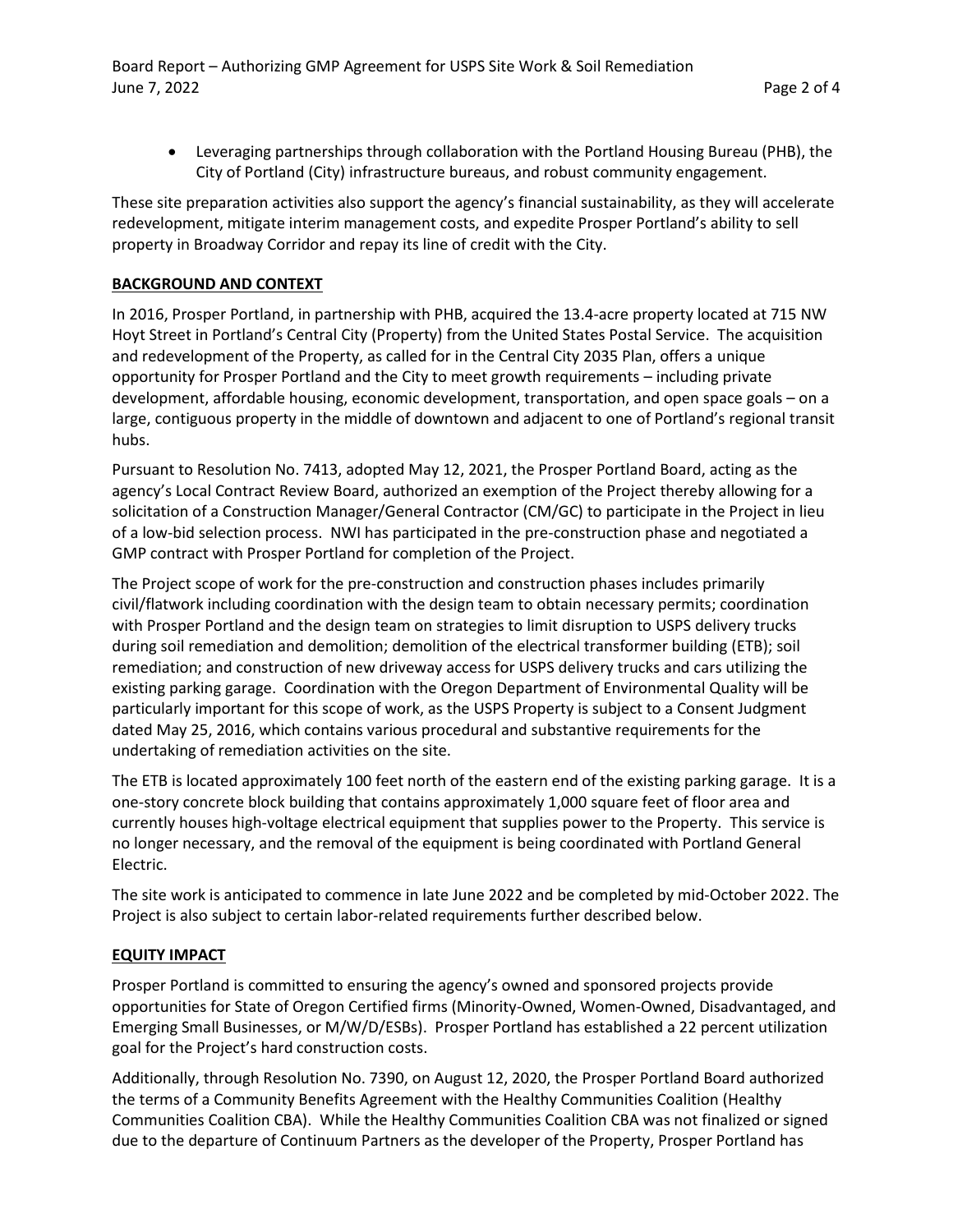maintained a commitment to the spirit of the negotiations for those terms relating to Prosper Portlandconstructed or City of Portland-constructed infrastructure and site work. As such, the Project will provide a wide variety of community benefits, including without limitation: (i) contribution of amount equal to 1.0 percent of the hard cost of the Project (and capped at \$200,000 in the aggregate with the contribution associated with the demolition of the adjacent Processing & Distribution Center), to Prosper Portland's Construction Equity Fund; (ii) labor-related benefits generally consistent with the City's template Community Benefits Agreement adopted through City Council Resolution No. 37328, adopted November 8, 2017, with certain negotiated modifications; and (iii) adoption of a 15 percent local hiring goal.

# **COMMUNITY PARTICIPATION AND FEEDBACK**

To help ensure equitable participation and outcomes, staff consulted with NAMC Oregon and the Professional Business Development Group on procurement documents, as well as the Healthy Communities Coalition during negotiations of the Healthy Communities Coalition CBA.

Staff has additionally conducted a multi-year, robust engagement strategy that includes a two-year collaboration with a 37-member Steering Committee. This comprehensive engagement work has informed the Broadway Corridor development planning work and priorities for public and community benefits.

In accordance with Oregon Revised Statutes 279C.335(5) and the LCRB Rules, Part 4(II)(B)(2), Prosper Portland also published notice of the required public hearing for the alternative contracting method (CM/GC) on April 23, 2021; the hearing was held on May 10, 2021.

#### **BUDGET AND FINANCIAL INFORMATION**

There are adequate resources in the fiscal year (FY) 2021-2022 and the FY 2022-2023 River District Proposed Budget for GMP contract and owner's-controlled contingency (see Attachment B). A portion of project costs, up to \$101,000 and specific to the soil remediation work, will be reimbursed by a U.S. Environmental Protection Agency Brownfields Grant. The eligible work must be completed by September 30, 2022, and a requirement to meet this milestone has been included in the GMP contract.

#### **RISK ASSESSMENT**

Staff has worked closely with NWI and the design and environmental consultant team through the preconstruction phase to refine the scope of work and assumptions included in the GMP contract; and with the USPS retail operations adjacent to the project to ensure noise, dust, and operational impacts are minimized. While the environmental conditions of the site have been well characterized, the primary risks posed by the Project include an increased need for excavation and hauling of contaminated soils and/or deeper excavation necessary for the removal of the ETB foundation. As-built drawings for the ETB are limited and have conflicting details. As such, staff is recommending the authorization of an owner's-controlled contingency of \$100,000 to address unforeseen conditions.

The GMP contract additionally incudes an \$11,000 NWI-controlled contingency; and a cost savings sharing clause that splits any cost savings 30/70 between NWI and Prosper Portland.

Alternatively, the Prosper Board may elect to not authorize the GMP contract, which will result in a delay of the completion of the site work, a potential missed opportunity for reimbursement of a portion of the costs by grant funds, and potential increased costs to complete the work in the future.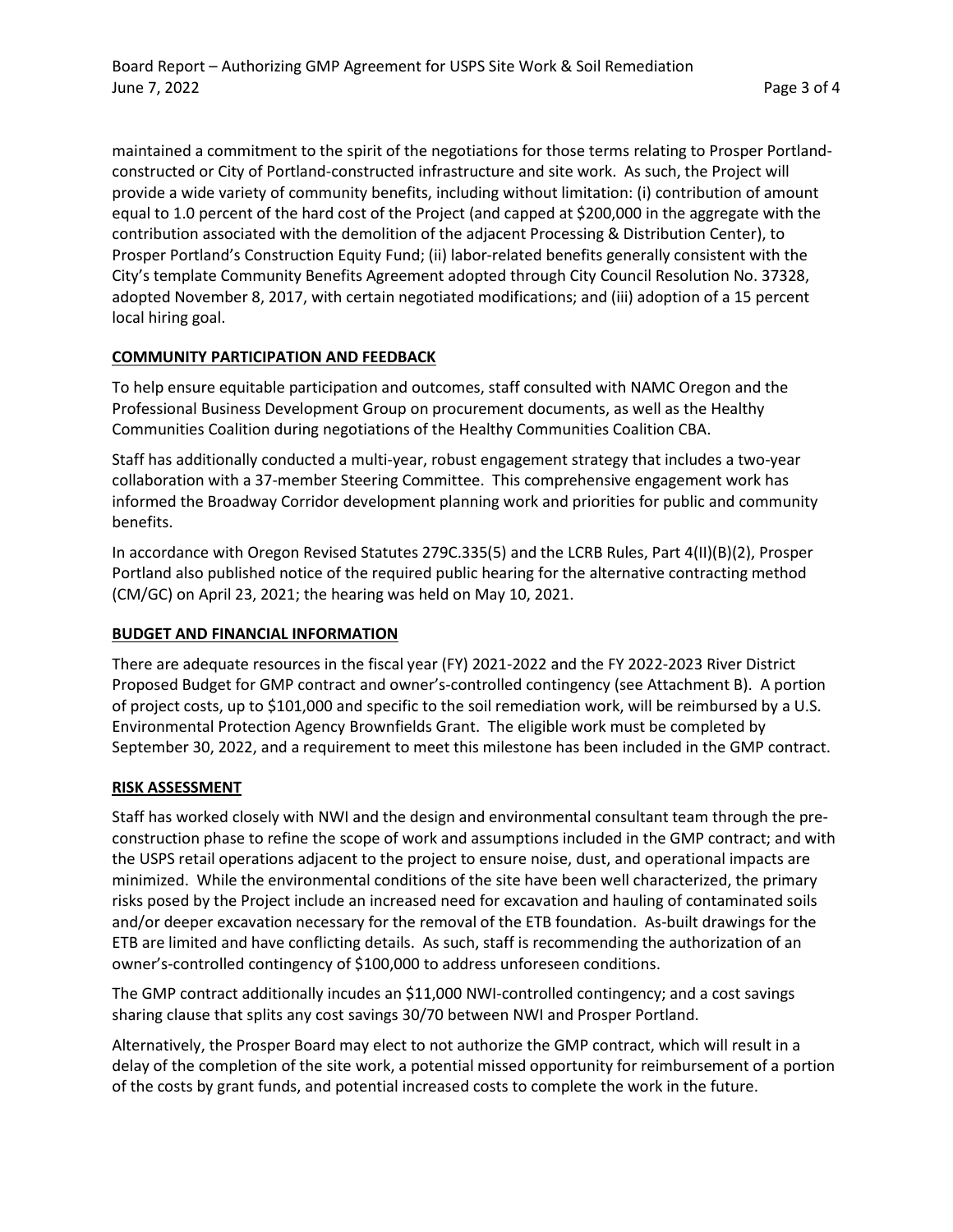# **ATTACHMENTS**

- A. Project Site Map
- B. River District Financial Summary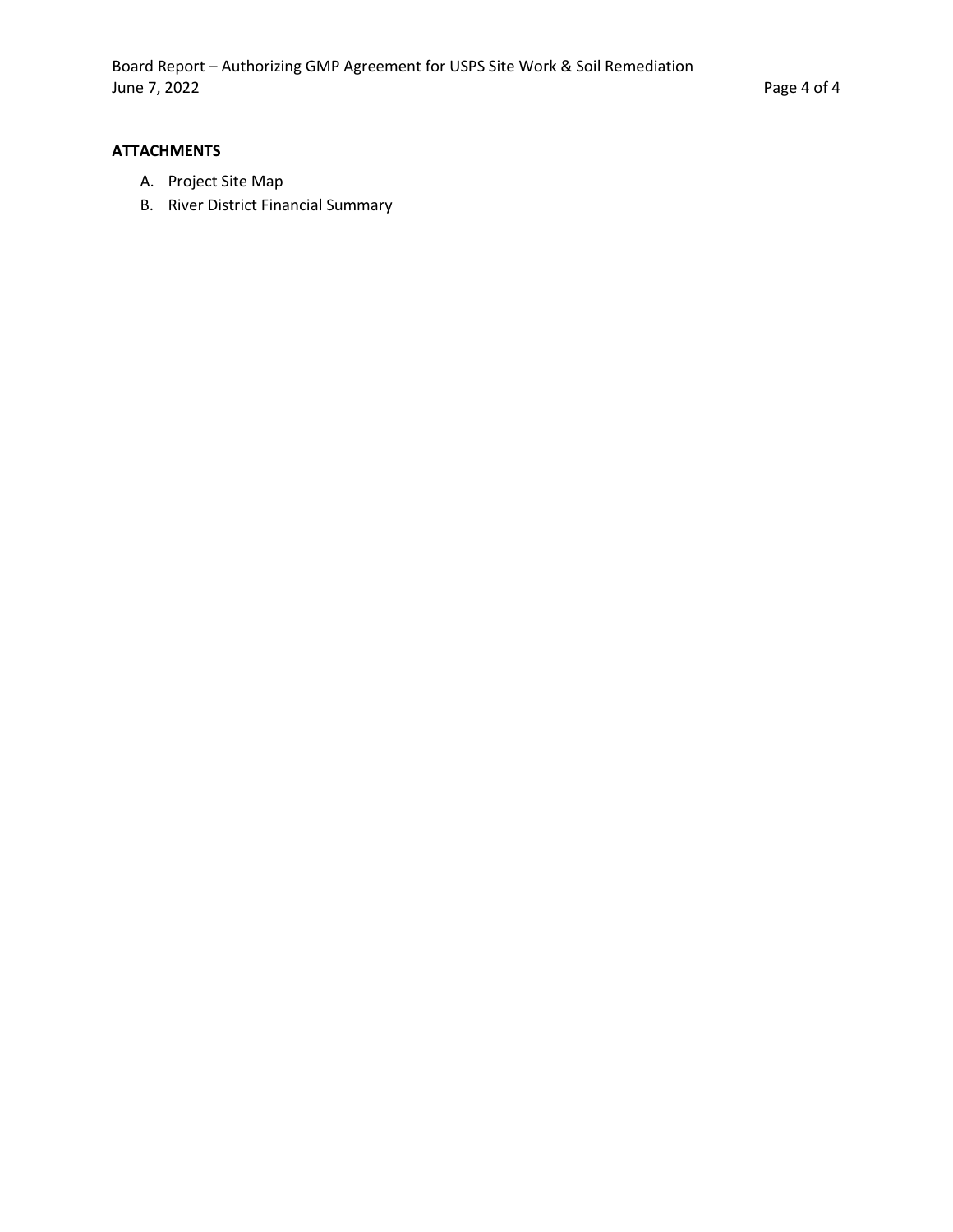# **Property Site Map**